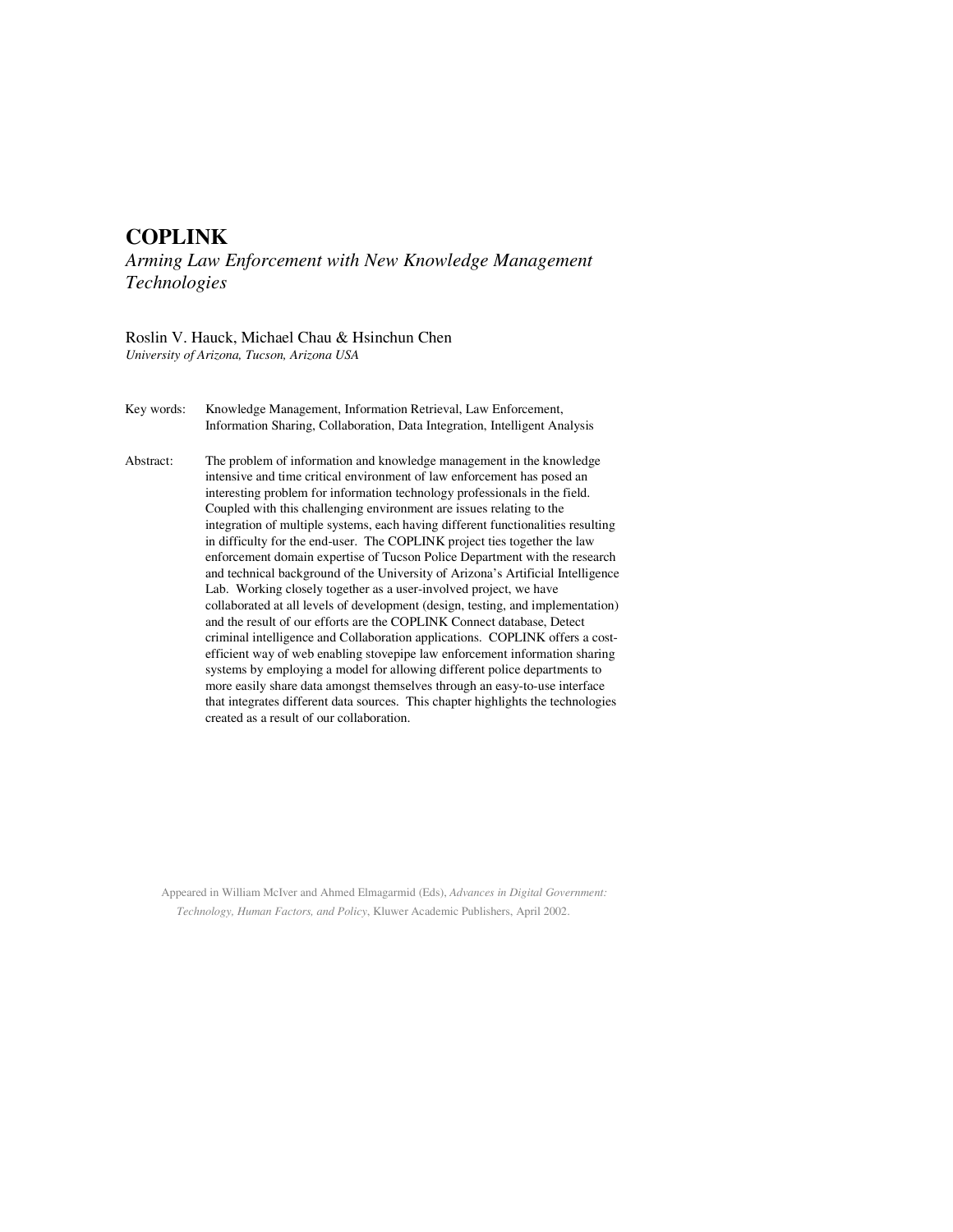## **1. INTRODUCTION**

The challenges of being a law enforcement officer are many and exist at different levels. There are, of course, the dangers on the street, being the front line as protectors of the community. There is also a large workforce of law enforcement personnel working to solve crimes by searching for critical information. Unlike the popular view propagated by the television and film industries, law enforcement agencies are anything but cutting-edge in their use of information technologies for information sharing and criminal intelligence analyses. In reality, many officers, investigators, and crime analysts are minimally armed with large disparate datastores within their own agencies, which are often times difficult to use and have limited access. This, coupled with little or no information sharing between agencies, makes investigative tasks difficult and time consuming. In a field where time to locate and apprehend a suspect is critical, there is no room for error or for delay.

Under the umbrella of digital governments, the development of cutting edge knowledge management technologies for law enforcement is an important and challenging endeavor. Focusing on a previously neglected domain, issues of dealing with huge amounts of information, different types of legacy systems, security, end user needs and user characteristics all lead to the potential for significant impacts to digital government research and its influence on society. Funded by the National Institute of Justice and the National Science Foundation, the University of Arizona's Artificial Intelligence Lab has teamed with the Tucson Police Department (TPD) under the COPLINK project, focused on the development of different knowledge management technologies, including the Connect Database, Detect Criminal Intelligence Analysis, and Intelligent Agent applications.

The COPLINK project directly targets the problems of information sharing and criminal analyses within and between law enforcement agencies. The approach of this project is not merely one of user-centered design but one of user-involved design. To leverage law enforcement domain expertise and the University's research and technical capabilities, the COPLINK project revolves around the participation of Tucson Police Department law enforcement personnel serving as active members of the development team. This chapter details our story, in terms of law enforcement needs, technology development, collaboration efforts and results from the perspectives of both the University of Arizona's Artificial Intelligence Lab and the Tucson Police Department. It is our hope that by sharing our case study, we can persuade other organizations to create a similar synergistic bond between research efforts and application of technology in digital governments.

The COPLINK Connect Database, COPLINK Detect Criminal Intelligence Analysis and COPLINK Collaboration applications were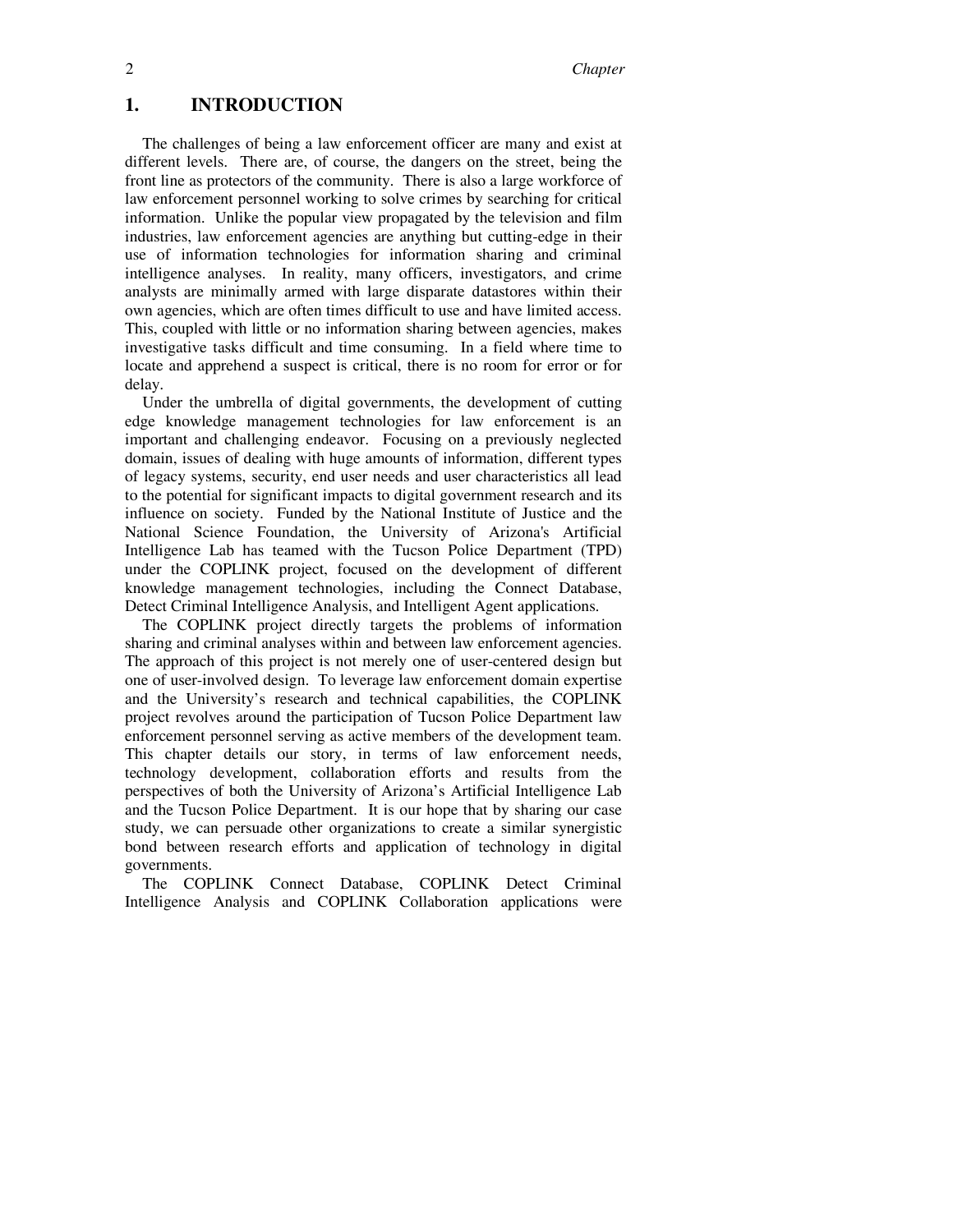developed to specifically deal with the problems and issues with information sharing and criminal intelligence analysis facing law enforcement agencies. We utilized a user-involved design methodology that led to the resulting design decisions, including data source identification and functionality. Design principles of platform-independence, stability, scalability, and an intuitive graphical user interface are the underlying foundations of the COPLINK systems.

# **2. KNOWLEDGE MANAGEMENT PROBLEMS IN LAW ENFORCEMENT**

The general area of knowledge management (KM) has attracted an enormous amount of attention in recent years. Although it has been variously defined, it is evident that knowledge management exists at the enterprise level (see (Davenport & Prusak 1998) and is quite distinct from mere information (e.g. see (Nonaka 1994; Davenport & Prusak 1998; Teece 1998)). Also apparent in this area are the challenges that knowledge management poses to an organization. In addition to being difficult to manage, knowledge traditionally has been stored on paper or in the minds of people (Davenport 1995; O'Leary 1998). The KM problems facing many firms stem from barriers to access and utilization resulting from the content and format of information (Jones and Jordan 1998; Rouse, Thomas et al. 1998). These problems make knowledge management acquisition and interpretation a complex and daunting process. Nevertheless, knowledge management information technologies have been developed for a number of different applications, such as virtual enterprising (see e.g., (Chen, Liao et al. 1998)), joint ventures (see e.g., (Inkpen and Dinur 1998)), and aerospace engineering (see e.g., (Jones and Jordan 1998)).

The same problems of knowledge management and information access exist at the specialized organizations of law enforcement. Federal, state, and local criminal justice entities possess vast repositories of information, but the explosive growth in digital information and the need for access within government agencies have made information overload increasingly significant.

A function of the daily routine of many crime analysts and detectives at TPD is to create knowledge from information by analysing and generalizing current criminal records that consist of approximately 1.8 million criminal case reports containing details from criminal events dating back to 1986. Although investigators can access large data stores of criminal data to tie together information needed to solve cases and crimes, they must manually search for connections or relationships in existing in the data. Combining information to create knowledge is often hampered by voluminous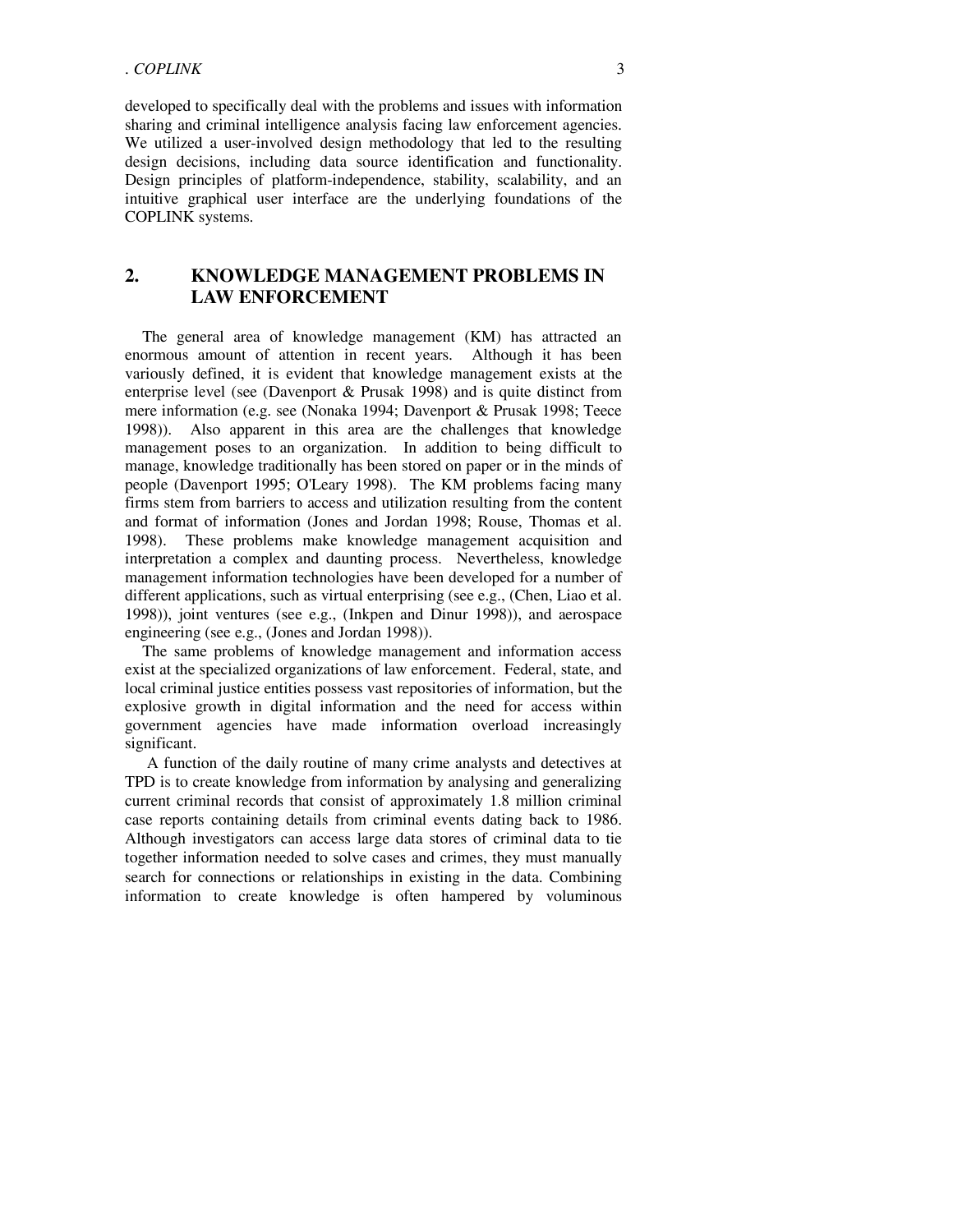information examination of which requires exorbitant time and effort on the part of the investigator. Compounding this problem is the variability of individual investigator's ability to locate relevant information. The problem is not necessarily that the information has not been captured—any officer who fills out up to seven forms per incident can attest to that. The problems are database integration and access to information. Typically, lawenforcement agencies have captured data only on paper or have fed it into a database or crime information system. If the agency involved has more than one of these (that are possibly incompatible), information retrieval can be difficult or time-consuming.

## **2.1 Database Integration**

One important aspect of problem solving is the ability to cluster related information to permit querying across many different data types and sources. This requires the ability to integrate and access the vast number of law enforcement data sources (Sparrow, 1991). In many local law enforcement agencies, criminal information databases exist as isolated stand-alone systems. While many law enforcement agencies depend heavily on crimerelated information systems, most of their systems are not networked together; thus deterring collaboration (Pliant, 1996). Inability to share information with other systems prevents an agency's receiving timely information that could be used with that from other data sources to increase the efficiency of crime prevention and investigations (Tucson Police Department, 1997).

## **2.2 Access to Information**

Similarly, law enforcers often have a problem accessing valuable information sources. Because time can be such a crucial factor in the completion of an investigation, access to information in a timely fashion is critical. Obstacles to acquiring information promptly can include restricting access to some systems to certain types of officers and long wait times for query returns. Although a detective may need information within 3-40 hours, he or she may have to wait a few weeks to a month before receiving it. Likewise, secure remote access to textual and multimedia databases is not currently available at many agencies (Tucson Police Department, 1997).

Potent information retrieval tools can provide information sharing abilities as well as alleviate crime analysts' information overload, reduce information search time required for analysis of available criminal records, and advance the investigation of current cases. This chapter introduces three knowledge management systems that can provide the ability to access data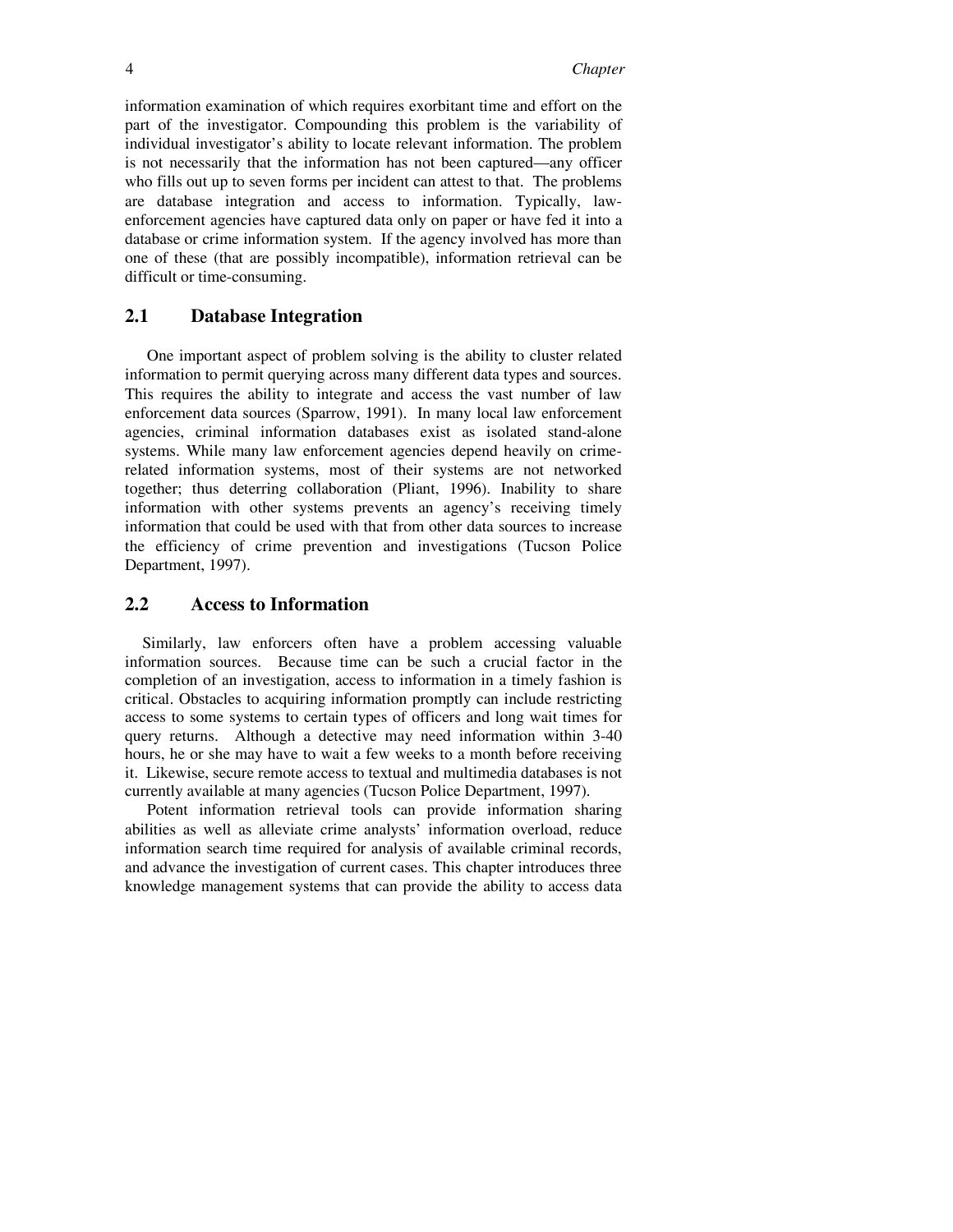from different systems as well as provide the functionality of intelligence analysis and collaboration that currently does not exist in the traditional records management system.

## **3. TUCSON POLICE DEPARTMENT CASE STUDY**

The Tucson Police Department (TPD) recently evaluated its information technology and identified problems of lack of information sharing, integration, and knowledge management. The department agreed to participate in research to investigate the potential of current state-of-the-art, near-term, and cost-effective database, Intranet, and multimedia technologies to make computer justice information database integration, management, and access more effective.

Similarly to systems at many other law enforcement agencies, TPD's current records management system (RMS) has many problems pertaining to its interface, access to information and lack of knowledge management. Although users are able to search on name queries, location queries, vehicle queries, etc., they are not able to search multiple fields simultaneously. In addition, users of RMS complain that, depending on the type of query, RMS can take from a few minutes to a few hours to return its results.

The COPLINK project attacks several problems existing in many law enforcement agencies, including TPD, by developing a model integrated system that allows law officers both within and between different agencies to access and share information. An additional goal of COPLINK is to develop consistent, intuitive and easy-to-use interfaces and applications that support specific and often complex law enforcement functions and tasks. While the scope of this project includes a multilevel development plan incorporating different information technologies, the focus of the research reported here is not only on the development of a multimedia database system to promote information sharing, but also the improvement of criminal intelligence analysis.

# **4. COPLINK CONNECT DATABASE APPLICATION**

After analyzing user requirements dealing with the problems of information integration and ease of access, we created the COPLINK Connect application, employing a consistent and intuitive interface which integrates different data sources, such that the multiplicity of data sources remains completely transparent to the user, allowing law enforcement personnel to learn a single, easy-to-use interface. In addition to the interface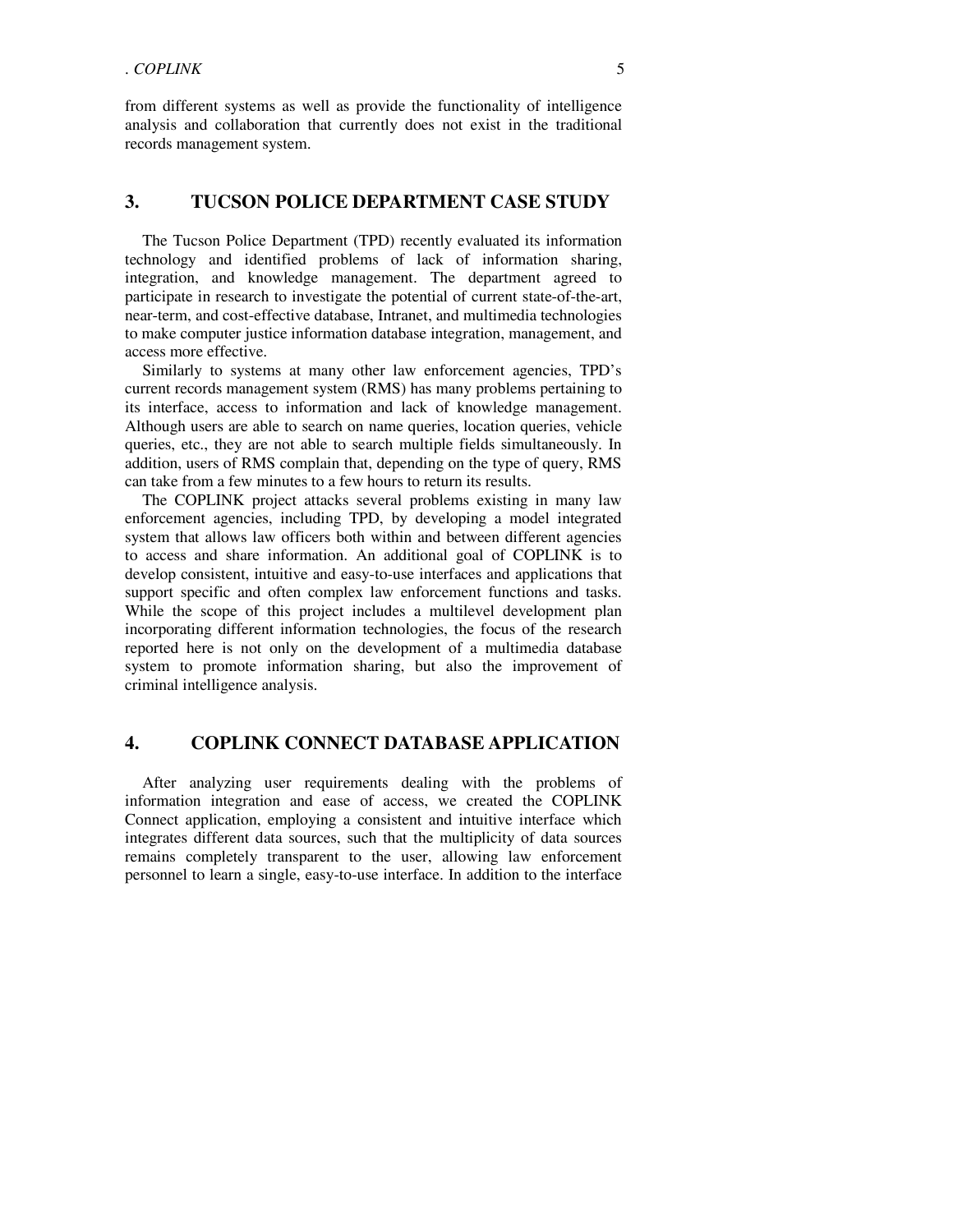design, we also developed a model that allows for information sharing both within and between law enforcement organizations.

# **4.1 Design Criteria**

The main design criteria considered for the COPLINK project includes:

- **Platform independence**: Because not all police departments utilize the same hardware or software operating systems, platform independence was critical.
- **Stability and scalability**: The system also had to offer room for system growth and expansion.
- **Intuitive and ease of use**: The front-end user interface should be intuitive and easy to use, yet flexible enough to meet the equally demanding investigative needs of detectives and officers.

Typical law enforcement applications usually are legacy systems having out-dated performance and capability. For example, TPD's RMS took 30 seconds to answer simple requests and up to 30 minutes for more complex queries. Improved response time was critical to restoring departmental efficiency. To ensure application speed, issues of data and network communication, disk access and system I/O needed to be addressed. This also meant carefully distributing logic where it could be most quickly and efficiently executed, i.e., all user-input error checking should be done in the front end, and all database access logic achieved through pre-compiled stored PL/SQL procedures in the database.

Another critical issue, especially in designing a system that could be deployed across multiple law enforcement agencies, was acknowledging that no two agencies would store their incident data in exactly the same way. Therefore, it was important to come up with a data organization design that was flexible enough to be applied to any underlying data set. The database team designed a series of standardized "views" that fitted typical information search and presentation situations. For example, most of the data in the TPD systems were related to "Person," "Location," "Vehicle," or "Incident" information. A set of views was developed for each of these areas of interest, with the underlying data sets mapped to those standard views, making the system more portable to other law enforcement agencies.

## **4.2 Database Design**

Based on the criteria established and after much investigation, the COPLINK team decided upon a three-tier architecture: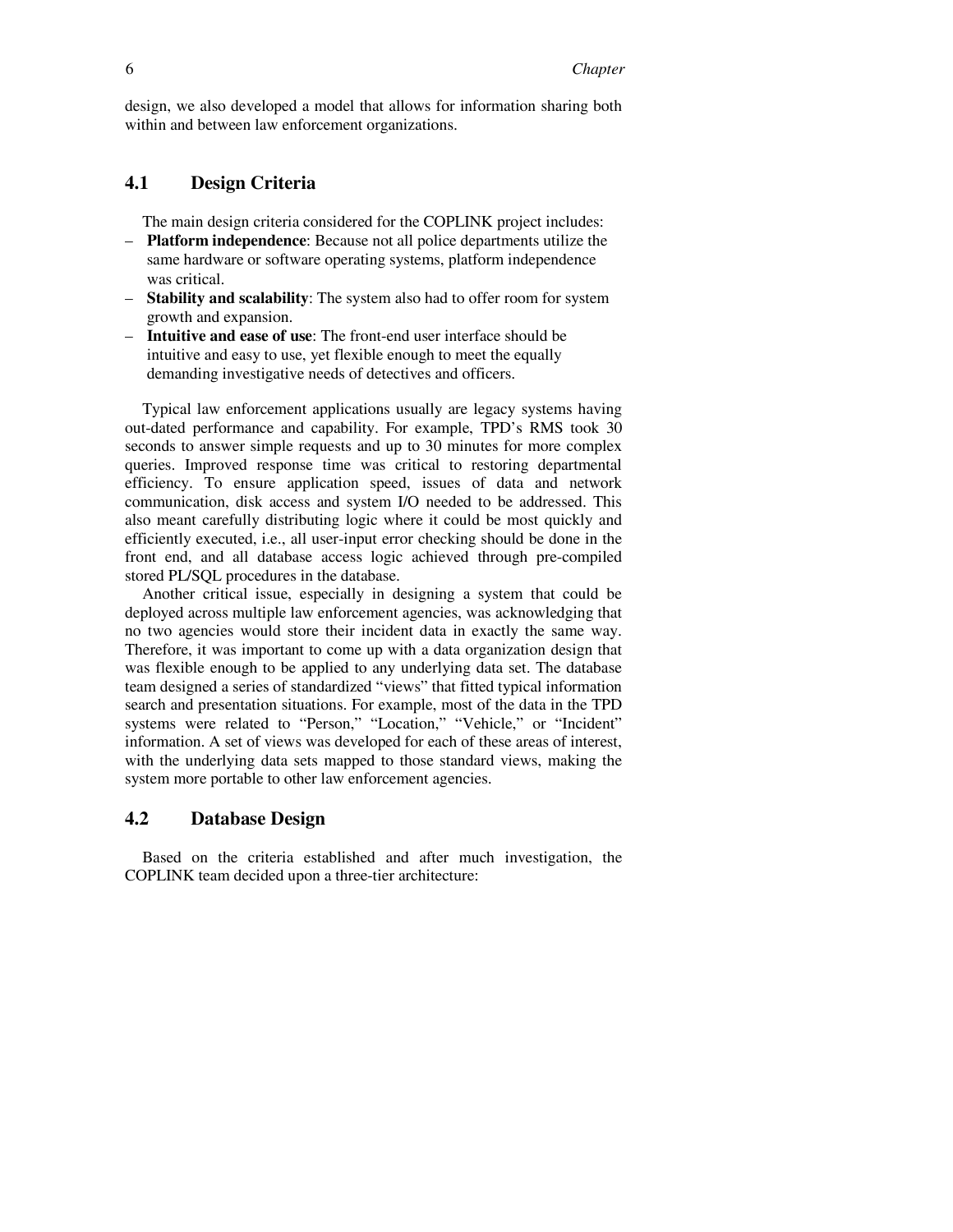- **Front-end interface:** The front-end should be a thin client, consisting of a series of user-friendly query screens matching the four main areas previously discussed (Person, Location, Vehicle, and Incident). The front-end would generate query requests.
- **Middle-ware application server:** The middle-ware would handle secure requests from multiple clients, and execute the stored procedures in the database.
- **Back-end database:** Results from the database would be processed by the middle-ware, and be formatted into return data strings. These return strings would then be sent to the front-end where they would be parsed and displayed to the user.

 There are four main query screens, each resulting in a summary listing of information related to an initial query. Figure 1 illustrates relationships among queries. For example, if a user initiates a search on a particular firstname/last-name combination, a summary table is presented as a result of a dynamic SQL query, listing all possible matches, as well as the number of incidents associated with each individual match. From there, the user can select either a secondary listing of incidents related to a particular individual or can access a more detailed summary of the personal information on the individual. For an incident summary, all the pertinent case detail information on a particular incident is presented. For a detailed person summary, the user can select the incident summary for that individual, and from there obtain case details for any incident listed.



*Figure 1.* COPLINK Connect Search Schema

# **4.3 User Evaluations for the COPLINK Database Application**

A usability evaluation, involving 52 law enforcement personnel, was conducted to assess the achievement of a number of the goals that guided the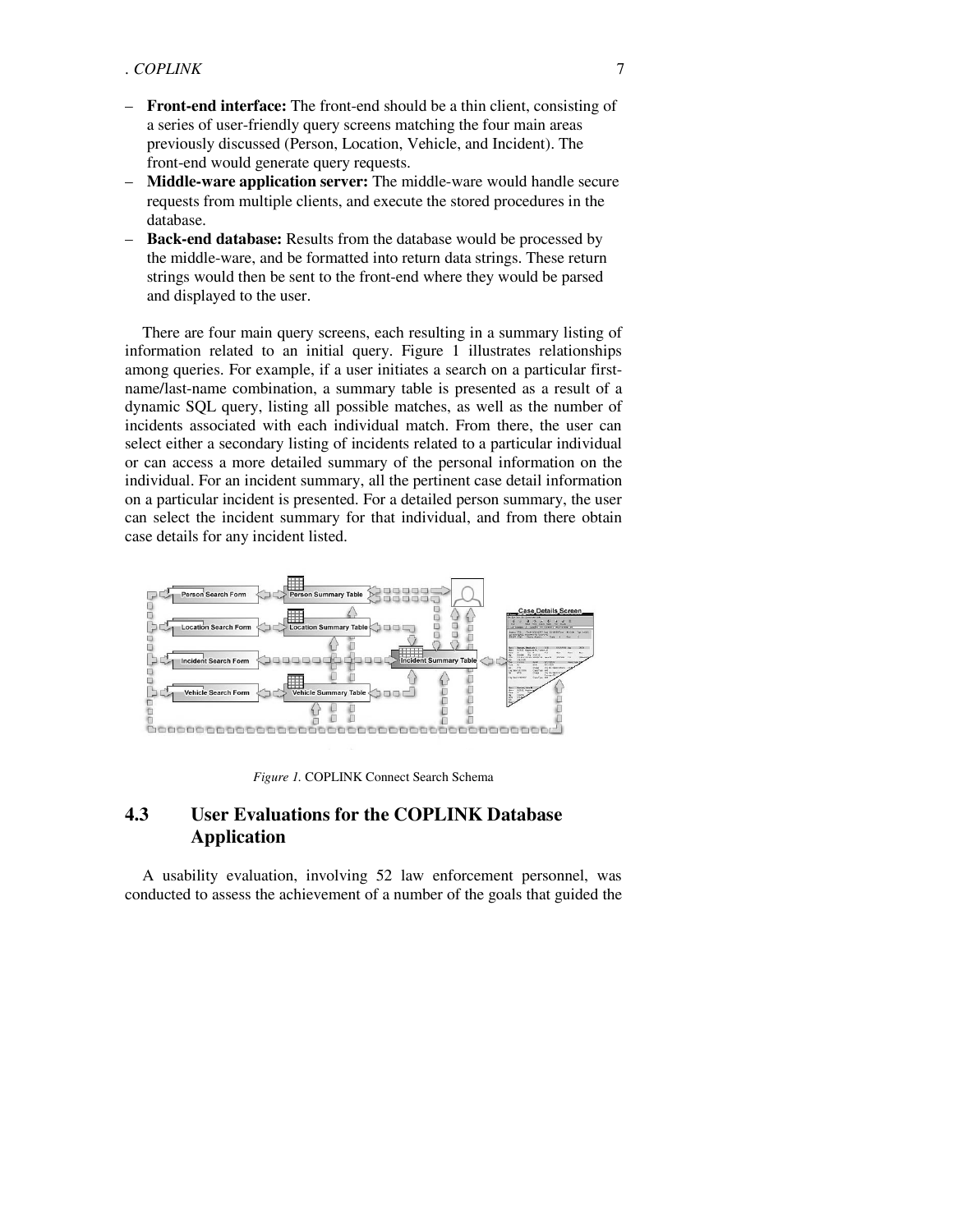design and development of the COPLINK Connect. Items on the questionnaire used to assess and compare the COPLINK and RMS systems were based upon user perceptions of such widely used measures of usability as: *effectiveness* (impact of system on job performance, productivity, effectiveness of information, and information accuracy), *ease of us*e (measures of effort required to complete a task, ease of learning how to use the application, ability to navigate easily through the different screens, and satisfaction with the interaction), and *efficiency* (speed of completing tasks, organization of the information on the screens, ability to find information and the interface design itself) (Hauck, 1999).

From both questionnaires and interviews, participants indicated that the quality and quantity of information from COPLINK Connect surpassed those of RMS. In a review of current RMS practices, a number of detectives and officers were actually unable to use RMS but were able to use COPLINK DB to conduct searches. It is evident from this evaluation that COPLINK DB allowed a population of TPD personnel to access information that would have been quite difficult for them to acquire using the RMS system. From both the questionnaire and the interview data collected from this evaluation, it is evident that many participants rated the information found in COPLINK as more useful than the information in RMS.

# **5. COPLINK DETECT CRIMINAL INTELLIGENCE APPLICATION**

In order to provide investigative support through data mining techniques, a knowledge management tool, COPLINK Detect, was specifically designed to aid law enforcement investigators and detectives in criminal intelligence analysis, helping to improving efficiency and effectiveness. A statisticsbased, algorithmic technique, called a concept space or automatic thesaurus, was used to identify relationships between objects (terms or concepts) of interest (Lesk, 1997). The technique has been frequently used to develop domain-specific knowledge structures for digital library applications.

A concept space is a network of terms and weighted associations that represent the concepts and their associations within an underlying information space that can assist in concept-based information retrieval. In addition, co-occurrence analysis uses similarity and clustering functions (Chen & Lynch, 1992) to weight relationships between all possible pairs of concepts. The resulting network-like concept space holds all possible associations between objects, which means that every existing link between every pair of concepts is retained and ranked. The concept space was used as the basis for the COPLINK Detect application.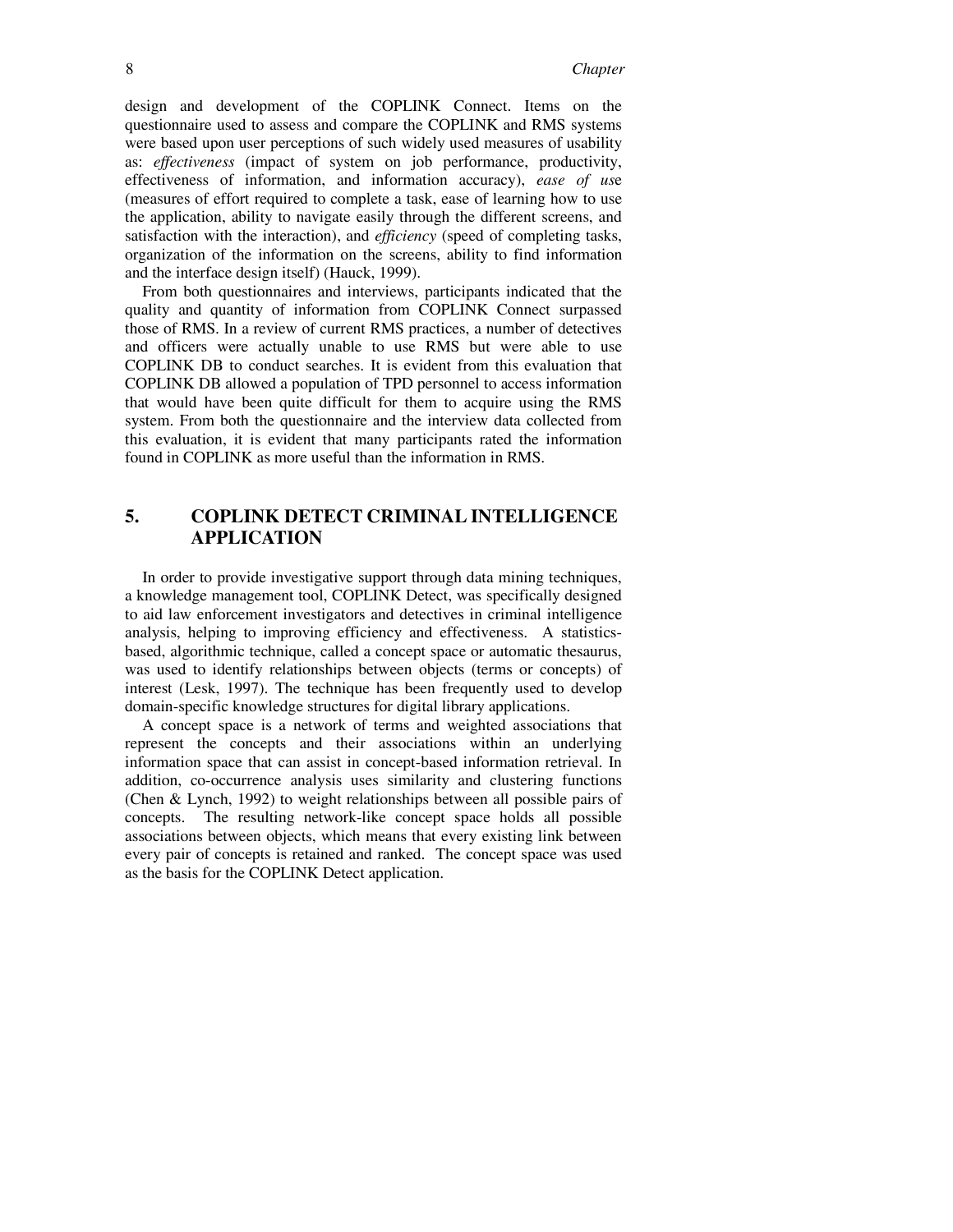In COPLINK, detailed case reports are the underlying space and concepts are meaningful terms occurring in each case. Detect provides the ability to easily identify relevant terms and their degree of relationship to the search term. The relevant terms can be ranked in the order of their degree of association so that the most relevant terms are distinguished from inconsequential terms. From a crime investigation standpoint, Detect can help investigators link known objects to other related objects that might contain useful information for further investigation. For instance, like people and vehicles related to a given suspect.

Information related to a suspect can direct an investigation to expand to the right direction, but a case report that reveals relationships among data in one particular case fails to capture those relationships from the entire database. In effect, investigators need to review all case reports related to a suspect, which may be a tedious task. In the COPLINK project, we introduce Detect based upon the concept space algorithm as an alternative investigation tool that captures the relationships between objects in the entire database.

To date, we have successfully adopted our techniques to create COPLINK Detect based on a collection of 1.5 million case reports from the current Tucson Police Department Records Management System. These cases span a time frame from 1986 to 1999 (the entire case record collection for the City of Tucson). Based on careful user requirement analysis, five entity fields from the database were deemed relevant for analysis: Person, Organization, Location, Vehicle, and Incident type. The purpose of this tool is to discover relationships between and among different crime-related entities. It is important not only to know that there is a relationship, but also to know what each relationship is.

# **5.1 System Design**

In general, there are three main steps in building the domain-specific Detect concept space. The first task is to identify collections of documents in a specific subject domain; these are the sources of terms or concepts. For Tucson Police Department, we are using the case reports in the existing database. The next step is to filter and index the terms. The final step is to perform a co-occurrence analysis to capture the relationships among indexed terms. The resulting output is then inserted into a database for easy manipulation (for a more in-depth analysis of the Concept Space algorithm, see Chen & Lynch (1992)). The last two steps have been customized for COPLINK Detect. After optimising the code and tuning the database, we found that the total time required for building COPLINK Detect is approximately five hours, which is acceptable in the given situation.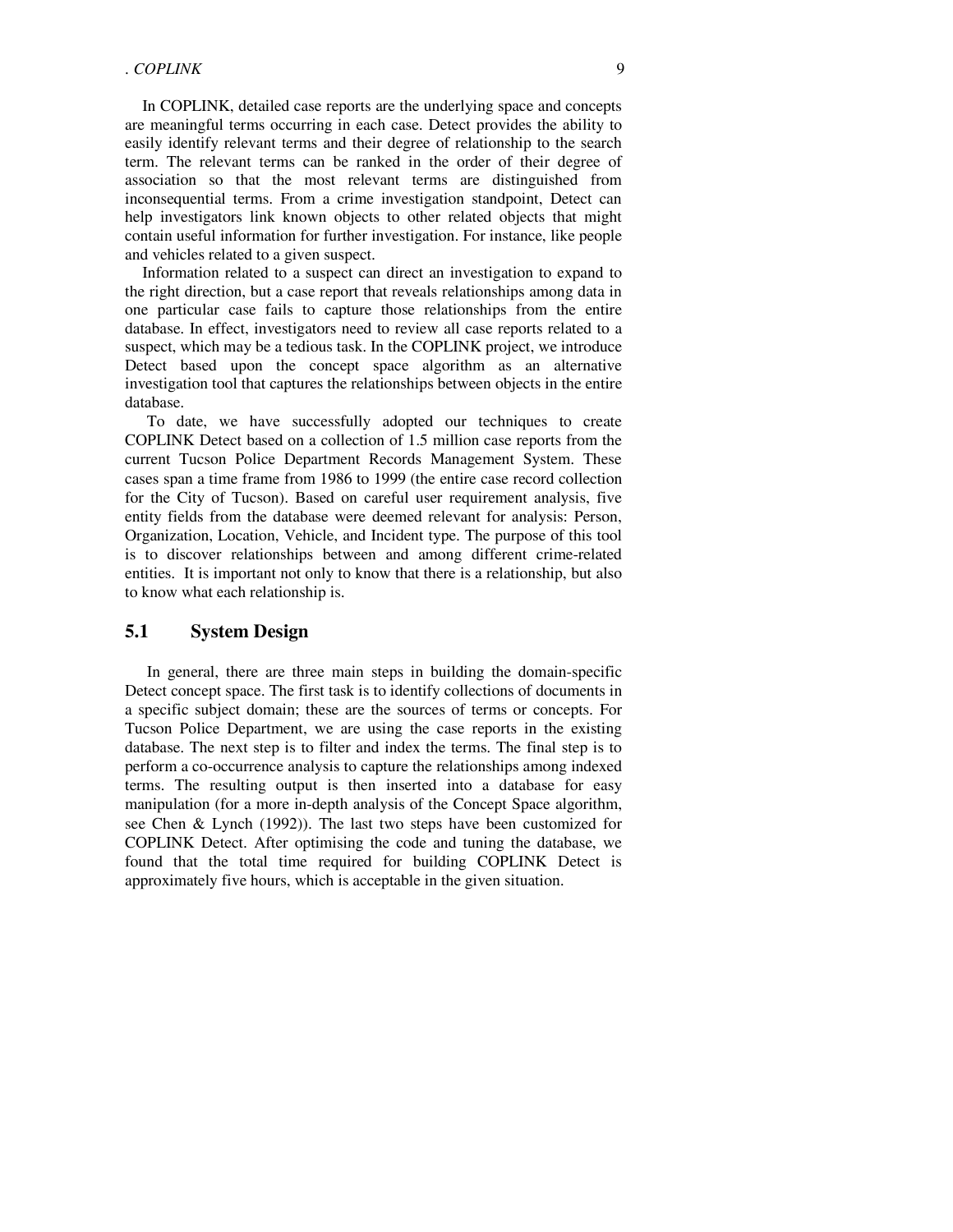#### **5.1.1 Term Filtering and Indexing**

Due to the nature of the data residing in TPD's database, each piece of information is categorized in case reports and stored in well-organized structures. Theoretically, a concept space can contain any number of term types (e.g., person names, organizations, locations, crime types, etc.). In practice, however, the size of the database, the time required to build the Detect concept space, and the response time of queries are major constraints that limit the number of term types. With the collaboration of personnel from the Tucson Police Department, we identified and created a set of term types for the COPLINK Detect in order to balance performance and comprehensiveness. The index maintains the relationship between a term and the document in which it occurs. Both index and reverse index are required for co-occurrence analysis. The index contains the links from term to document; the reverse index contains the links from document to term.

#### **5.1.2 Co-occurrence Analysis**

After identifying terms, we first computed the term frequency and the document frequency for each term in a document, based on the methodology developed by Chen and Lynch (1992). In general, some term types are more descriptive and more important than others and deserve to be assigned higher weights so as to ensure that relationships associated with these types are always ranked reasonably. In COPLINK Detect, crime types are assigned comparatively higher weights. We then performed term co-occurrence analysis based on the asymmetric "Cluster Function".

# **5.2 User Evaluations for COPLINK Detect**

We conducted user evaluations to examine the effects of COPLINK Detect on law enforcement investigation and work practices (Hauck & Chen, 1999). Twelve crime analysts and detectives participated in the four-week longitudinal evaluation, during which they were asked to complete journal entries on searches they had conducted using COPLINK Detect. By utilizing data collection methods of documentation, structured interviews, and direct observation, we were able to evaluate the function and design of the COPLINK Detect system. The journals and interviews revealed that COPLINK Detect provided support for intelligence analysis and knowledge management in the areas of link analysis, summarization, and efficiency.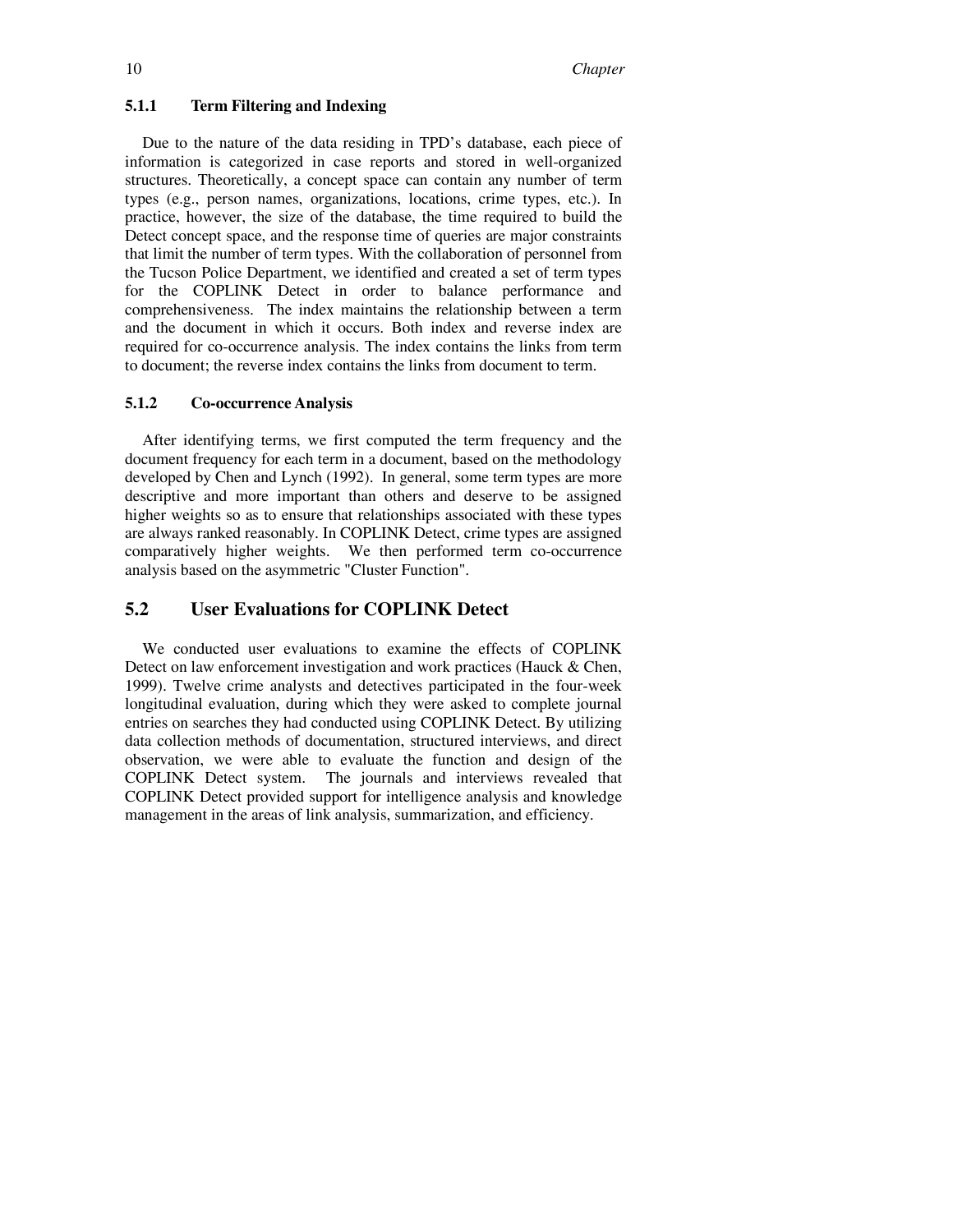#### **5.2.1 Link Analysis and Summarization**

Participants indicated that COPLINK Detect served as a powerful tool for acquiring information and cited its ability to determine the presence or absence of links between people, places, vehicles and other object types as invaluable in investigating a case (Harper & Harris, 1975). The impact of link analysis on investigative tasks is crucial to the building of cases. An officer assigned to investigate a crime has to have enough information to provide a lead before he/she can begin working. Too many cases have to be closed because of lack of information or inability to utilize information existing elsewhere in the records management system. Detect manages all the data in the records system in such a way that it can be used as knowledge about the suspect.

#### **5.2.2 Efficiency**

Perhaps one of the most crucial benefits of the use of COPLINK Detect in law enforcement is its speed. As one of our participants explained, identifying a suspect between 48 to 72 hours after a crime is difficult. Beyond this time frame, a suspect is able to destroy evidence that may tie him/her to the crime or change his/her appearance to avoid identification. Witness/victim memory of the suspect's appearance also fades within this period. Identification of the suspect ideally should occur within 48 hours of the crime, so establishing useful links for identifying and locating the suspect is a crucial step. A number of interviews and journal comments indicated that use of COPLINK Detect increased productivity by reducing time spent per information search.

### **6. COPLINK COLLABORATION SYSTEM**

The rapid advancement of information technologies and the Internet provides great opportunities as well as challenges for law enforcement. These technologies allow better use and sharing of information. With the growing popularity of the Web, information can be shared among agencies or made accessible to the public more easily than ever. On the other hand, however, there are many issues and challenges, which are not yet completely resolved. In this section, we report on our experience in designing a collaborative information-sharing infrastructure in the law enforcement domain. We also review some of the major challenges we encountered. Our project is built on the COPLINK infrastructure at TPD, and given the success of COPLINK Connect and COPLINK Detect, we identify some areas that can be further improved.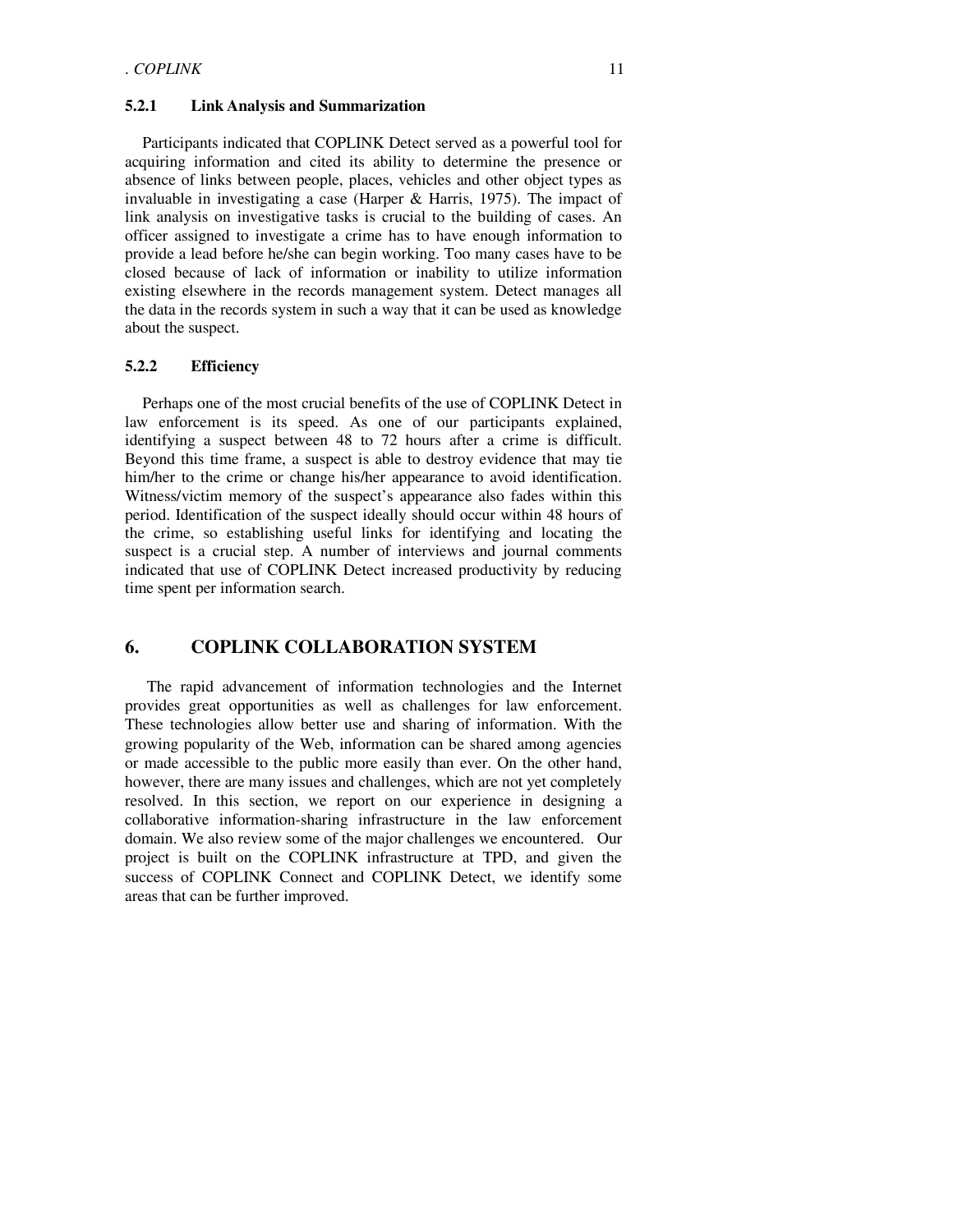## **6.1 Design Goals and Challenges**

#### **6.1.1 Information Access and Monitoring**

Besides the data sources incorporated in COPLINK Connect, there are many other external sources that need to be inquired frequently by police officers. These data sources include information or search services that are available on the Web. Examples include search services such as Property Assessor Information, Map Guide, People Search and Reverse Lookup. Without substantial experience and knowledge, it becomes difficult to locate important and accurate information. These resources employ a wide range of different hardware platforms, database systems, network protocols, data schemas, and user interfaces. This poses a great challenge for managing and combining these data sources. Several research groups have proposed the use of distributed ontology or agent technology database to deal with this problem (e.g., Ambite et al, 2001; Bouguettaya et al, 2001). Although these systems can effectively manage multiple data sources, they do not allow users to add a new resource easily or to rate the quality or credibility of an existing data source.

In addition, most of the data sources are passive and lack the ability to push useful information to the users. Police officers often have to track the activities of a particular suspect or the whereabouts of a vehicle. These monitoring functions are usually not available in most search systems. As a result, the data sources have to be checked manually on a regular basis, resulting in heavy mental effort for the user.

#### **6.1.2 Personalization and Collaboration**

Personnel with different job duties and geographical locations have very different information needs. Given the large number of data sources, police officers face the problem of finding the right data sources that are relevant to their jobs. One main goal of our design is to provide customizable and personalized information to the users.

Effective collaboration among law enforcement personnel is another important goal in our design. A police officer may obtain some knowledge from the observations during patrol, while a crime analyst may get some particular insights when doing an investigation. Such knowledge however, is tacit and not efficiently shared. When a police officer needs some particular information, he/she does not know whom to contact. We find that there also are situations where two different units are working on two closely related cases (e.g., related to the same person), but none of them know that another unit is working on a related case. As a result the two units are not able to collaborate and share their findings. The issues of sharing knowledge in a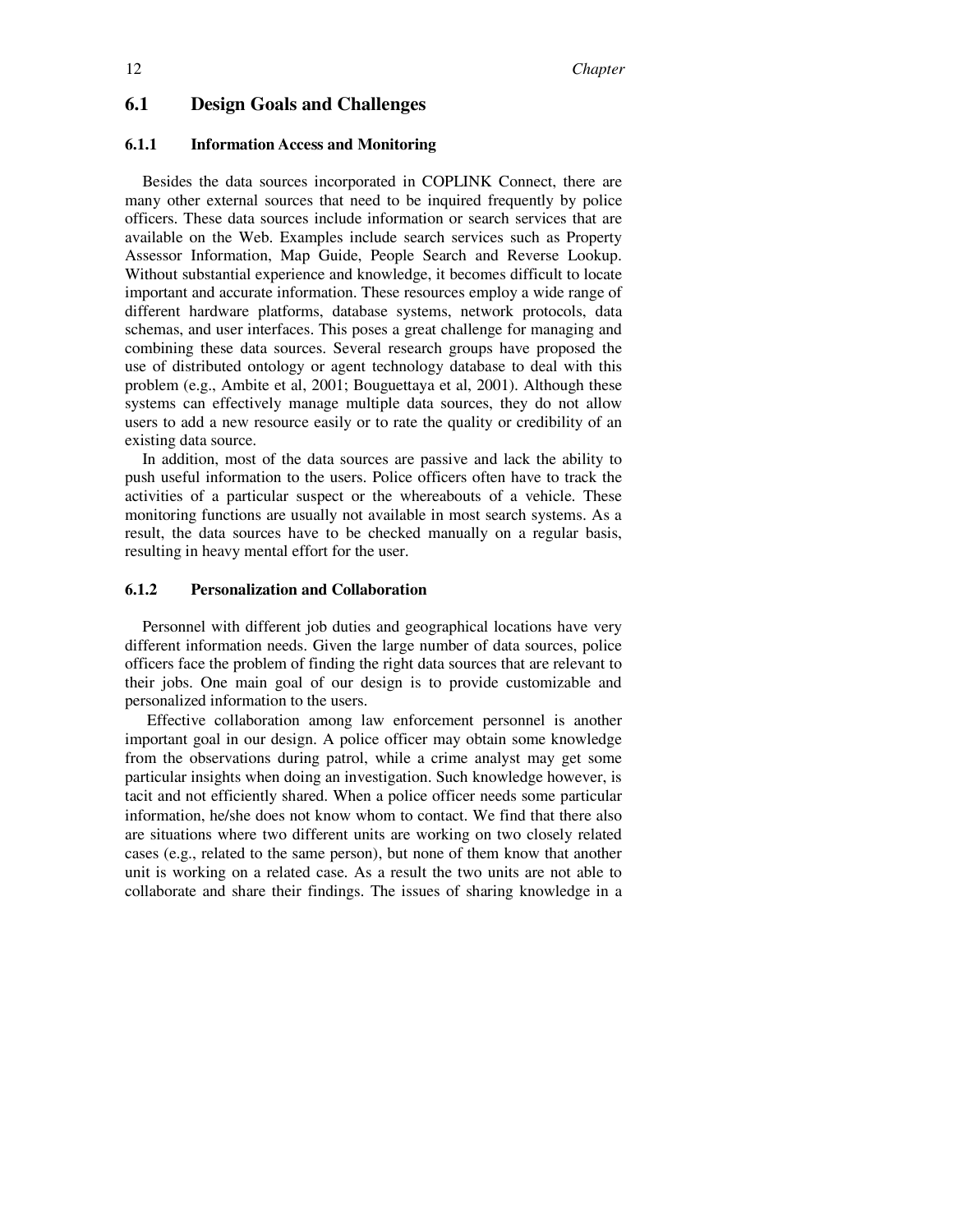# **6.2 System Architecture**

Taking into consideration the above issues and challenges, we propose the COPLINK Collaboration system, an infrastructure which tries to address those problems to a certain extent.

### **6.2.1 Linking People Together**

We adapt an approach based on collaborative filtering in our system. Collaborative filtering is defined as the collaboration among people to help one another perform filtering by recording their reactions to the information they read (Goldberg et al, 1992). While traditional collaborative filtering relies on documents read (e.g., Konstan et al, 1997) or items purchased by users (e.g., Amazon.com), we make use of the users' search actions and search histories.

The rationale behind this is that when two users search for the same information, it is likely that the users have similar information needs and that they may possibly be working on two related cases. When a user performs a search query through COPLINK Collaboration, the search query will be forwarded to the corresponding data sources. Our system will return the search results to the user and store the search session in the user profile database for further analysis. Collaboration will be performed by applying data mining techniques on these user search profiles. Our previous research has shown that machine learning and data mining techniques such as ID3, genetic algorithms and relevance feedback can be applied in inductive search query analysis (Chen et al, 1998). Using these techniques, the system tries to (1) recommend similar cases to users and (2) identify police officers with similar information needs. If the system finds that two police officers have performed similar searches (e.g., similar search keywords or search criteria), it will alert both users and provide a way for them to contact each other for further collaboration. Since no extra effort is required from the users, we expect them to be more willing to share information. Figure 2 shows a simplified version of the system architecture.

#### **6.2.2 Finding Useful Data Sources**

Another measure we use for collaboration is users' ratings of data sources. Users can give ratings to or write reviews for the data sources they use. Our algorithm is based on a hybrid approach, which combines contentbased filtering and collaborative filtering (Balabanovic & Shoham, 1997).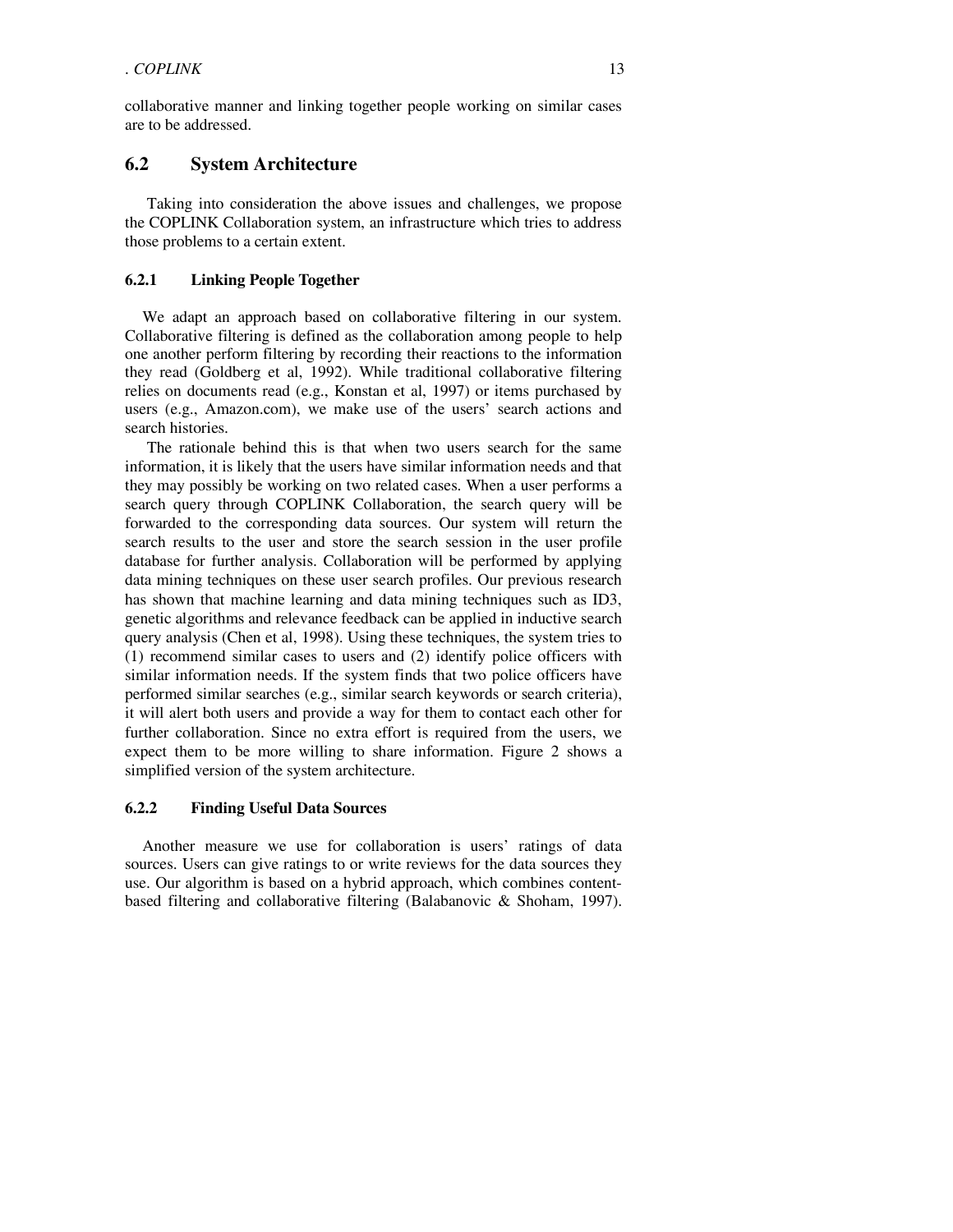Data mining techniques are also applied in our filtering algorithm. Useful information sources will be recommended to a user based on one's past search sessions and the recommendations of other users who have similar information needs. This allows users to have a personalized list of data sources they need while irrelevant sources are filtered.



*Figure 2.* Proposed system architecture to support information sharing and collaboration

#### **6.2.3 Information Monitoring**

Users can also set up monitoring tasks through the system. If a user wants to monitor a database for a particular query, the system will store the monitor task in the user profile database and check the corresponding database periodically. When relevant data is updated or inserted into the database, the system will send an alert message to the user through the user interface, email, voice message or cellular phone.

# **7. CONCLUSION**

Criminals do not bound themselves by county borders or jurisdictions. Furthermore, criminals are creatures of habit and being able to understand their habits and close associations is important (Joyce, 1996). The COPLINK applications take advantage of these characteristic by not only promoting information sharing and collaboration between stovepipe information sources and different agencies, but also by capturing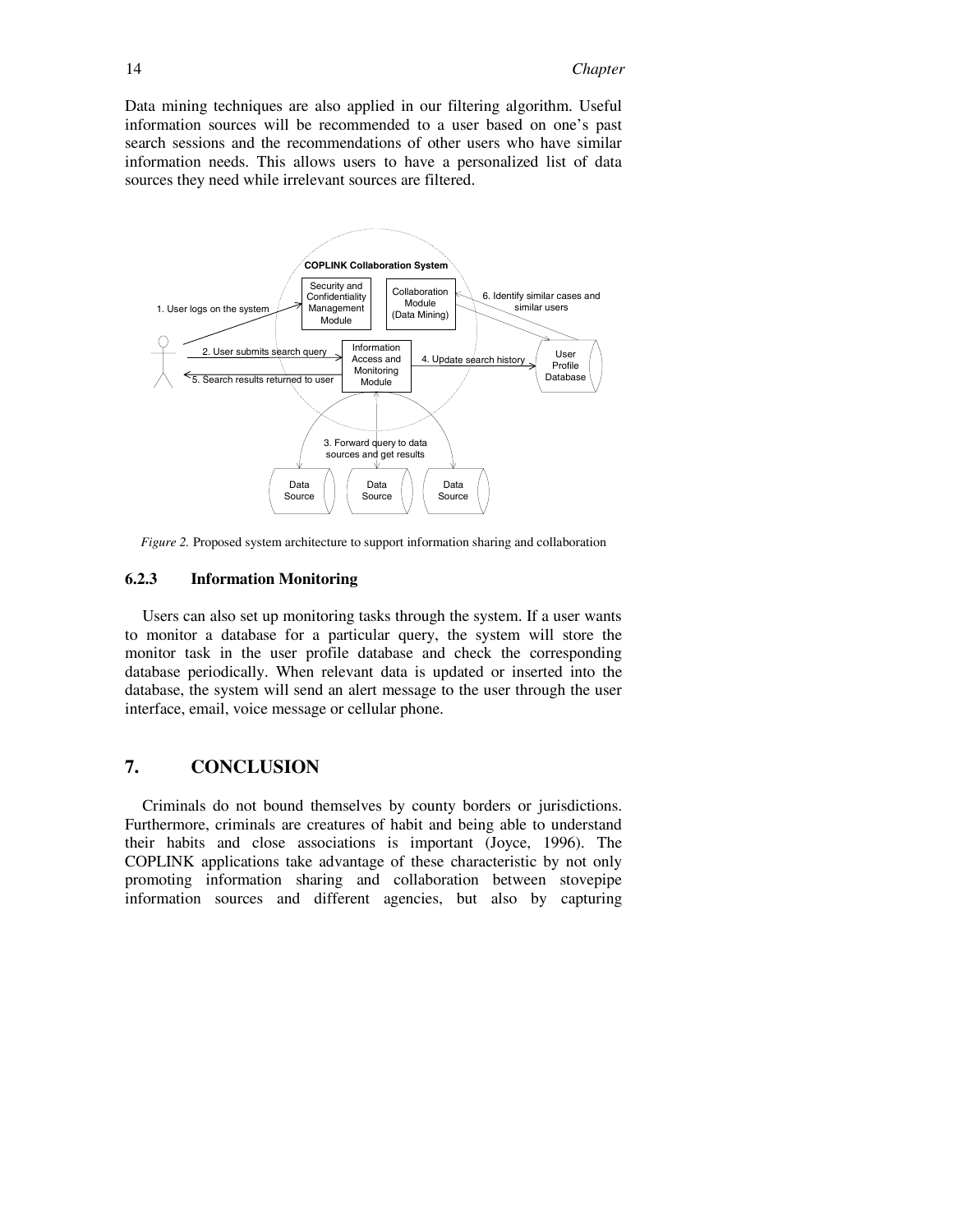connections between people, places, events, and vehicles, based on past crimes. Our evaluation of these knowledge management and intelligence analysis applications support its potential for transforming law-enforcement practices in this age of digital governments.

In this chapter, we have identified the major challenges in designing an information sharing and collaboration infrastructure within the law enforcement domain to promote criminal intelligent analysis and knowledge management. We have proposed and are implementing an architecture that addresses some of the major issues. Currently, the COPLINK Connect database system is fully deployed at the Tucson Police Department, while final user evaluations and modifications on COPLINK Detect are being conducted. A prototype of the COPLINK Collaboration system is being developed. We are excited about the results of the COPLINK project, from both the potential impact in the research community as well as in application as an example of digital government technologies being used to help the general community. We hope our experience can provide useful insight to other digital government research projects.

### **ACKNOWLEDGEMENTS**

This project has been funded by grants from the National Institute of Justice, Office of Science and Technology #97-LB-VX-K023 and the National Science Foundation #9983304 with support from the Digital Equipment Corporation External Technology Grants Program #US-1998004 for its award of an equipment grant. Appreciation also goes to Sergeant Jennifer Schroeder, Dr. Homa Atabakhsh, Dr. Daniel Zeng, other COPLINK team members and the personnel from the Tucson Police Department who were involved in this project.

### **REFERENCES**

- Ambite J., Arens Y., Hovy E., Philpot A., Gravano L., Hatzivassiloglou V., Klavans J. Simplifying Data Access: The Energy Data Collection Project. IEEE Computer 2001; 34(2): 47-54
- Balabanovic M., Shoham Y. Fab: Content-based, Collaborative Recommendation. Communications of the ACM 1997; 40(3): 66-72
- Bouguettaya A., Ouzzani M., Medjahed B., Cameron J. Managing Government Databases. IEEE Computer 2001; 34(2): 56-64
- Chen H., Lynch K. J. Automatic Construction of Networks of Concepts Characterizing Document Database. IEEE Transaction on Systems, Man and Cybernetics 1992; 22(5): 885-902
- Chen H., Shankaranarayanan G., Iyer A., She L. A Machine Learning Approach to Inductive Query by Examples: An Experiment Using Relevance Feedback, ID3, Genetic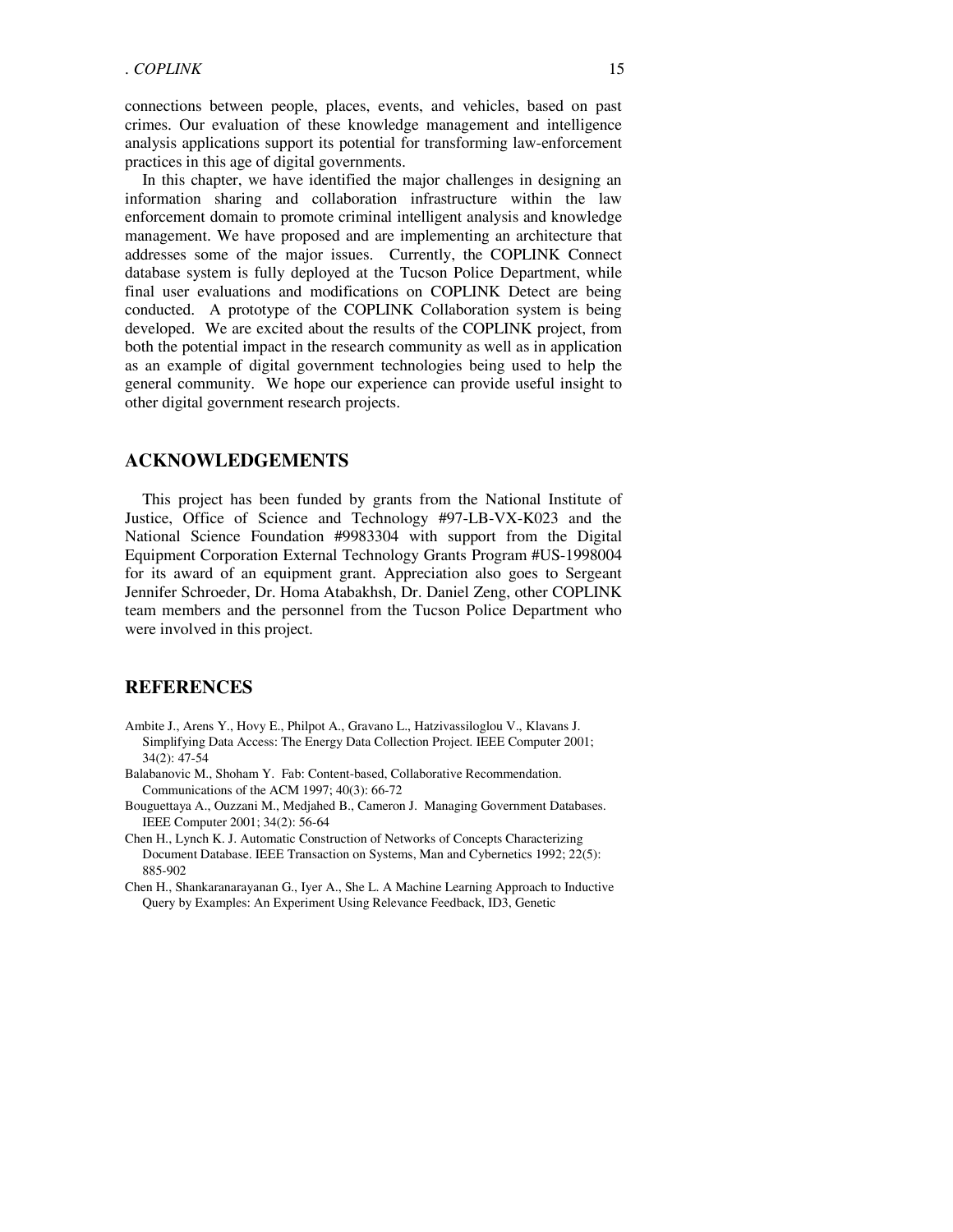Algorithms, and Simulated Annealing. Journal of the American Society for Information Science 1998; 49: 693-705

- Chen Y. M. Liao C. C., Prasad B. A Systematic Approach of Virtual Enterprising through Knowledge Management Techniques. Concurrent Engineering-Research and Applications 1998; 6(3): 225-244
- Davenport, T. H. Business Process Reengineering: Where it's been, Where it's Going. In *Business Process Change: Reengineering Concepts, Methods and Technologies*, V. Grover and W. Kettinger, eds. Middletown, PA: Idea Publishing: 1995.
- Davenport, T. H., Prusak, L. *Working Knowledge: How Organizations Manage What They Know*. Boston, MA, Harvard Business School Press, 1998.
- Goldberg D., Nichols D., Oki B., Terry D. Using Collaborative Filtering to Weave an Information Tapestry. Communications of the ACM 1992; 35(12): 61-69
- Harper W. R., Harris D. H. The Application of Link Analysis to Police Intelligence. Human Factors 1975; 17(2): 157-164
- Hauck R. V. COPLINK: Exploring Usability of a Multimedia Database Application for Law Enforcement. Report 1999, available at
- http://ai.bpa.arizona.edu/go/datawarehousing/publications/nij.pdf
- Hauck R. V., Chen H. COPLINK: A Case of Intelligent Analysis and Knowledge Management. In *Proceedings of the 20<sup>th</sup> Annual International Conference on Information Systems*, P. De, J. I. DeGross (eds.). 1999 December 13-15 Charlotte, NC: International Conference on Information Systems, 1999.
- Inkpen A. C., Dinur, A. Knowledge Management Processes and International Joint Ventures. Organization Science 1998; 9(4): 454-468
- Jones P, Jordan, J. Knowledge Orientations and Team Effectiveness. International Journal of Technology Management 1998; 16(1-3): 152-161
- Joyce N. ICAM: Chicago's Newest Crime-Fighting Tool. Proceedings of the Conference in Technology, Community Policing sponsored by the National Law Enforcement and Corrections Technology Center, 1996, available at http://www.nlectc.org/txtfiles/confrpt.html
- Konstan J., Miller B., Maltz D., Herlocker J., Gordon L., Riedl J. GroupLens: Applying Collaborative Filtering to Usenet News. Communications of the ACM 1997; 40(3) 77-87
- Lesk M. *Practical Digital Libraries*. Los Altos, CA: Morgan Kauffmann, 1997.
- Nonaka I. A Dynamic Theory of Organizational Knowledge Creation. Organization Science 1994; 5(1): 14-37
- O'Leary D. E. Enterprise Knowledge Management. IEEE Computer 1998; 31(3): 54-62
- Pliant L. High-technology solutions. The Police Chief 1996; 5(38): 38-51
- Rouse W. B., Thomas B. S., Boff, K. R. Knowledge maps for knowledge mining: Application to R&D/Technology Management. IEEE Transaction on Systems, Man and Cybernetics: Part C- Applications and Reviews 1998; 28(3): 309-317
- Sparrow M. K. Information systems: A Help or Hindrance in the Evolution of Policing? The Police Chief 1991; 58(4): 26-44
- Teece D. J. Research Directions for Knowledge Management. California Management Review 1998; 40(3): 289-292

Tucson Police Department. COPLINK: Database Integration and Access for a Law Enforcement Intranet. Whitepaper 1997, available at http://ai.bpa.arizona.edu/coplink/whtpaper/whitepaper.html